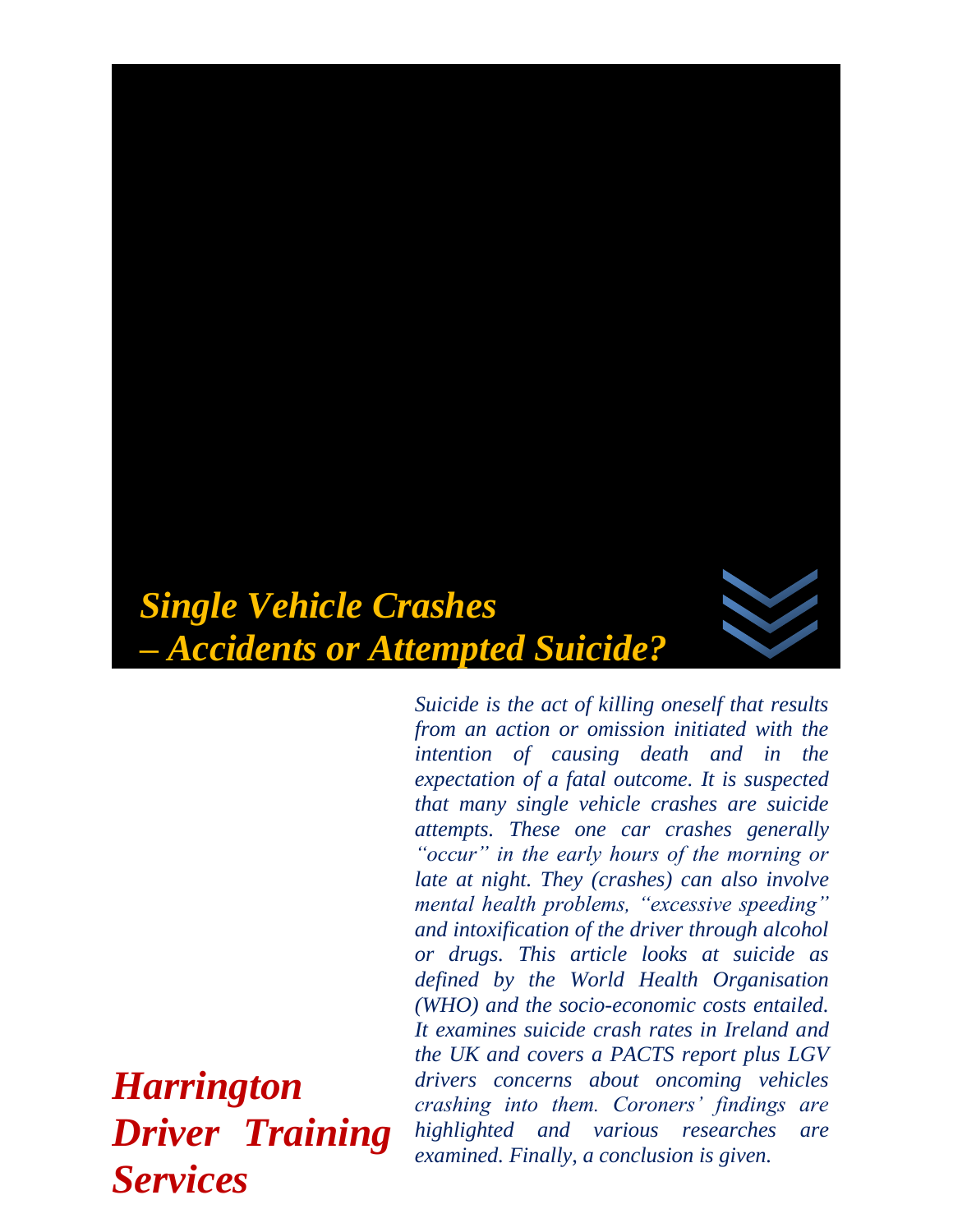# *Single Vehicle Crashes – Accidents or Attempted Suicide? Tom Harrington LL B F Inst. MTD (January 2020)*

### *"A road traffic injury is a fatal or non-fatal injury incurred as a result of a collision in a public road involving at least one moving vehicle".*

#### *Introduction*

uicide is a worldwide phenomenon. According to the World Health Organisation (WHO), suicide or *felo de se* is the act of killing oneself that results from an action or omission initiated with the intention of causing death and in the expectation of a fatal outcome.  $\frac{1}{1}$  The moral concept of suicide was expressed by the term *felo de se;* ("a felon in himself") was defined as the act of  $f_{\text{eloniously}}$  committing self-murder.<sup>2</sup> The socio-economic cost of each death by suicide of someone of working age is estimated to be £1.6 million. This figure covers the direct cost of care, indirect costs relating to loss of productivity and earnings and the intangible cost associated with pain, grief and suffering.  $3$  About one million people die by suicide each year according to a World Health Organization (WHO) estimate. <sup>4</sup> This is staggering; indeed, a report of the WHO (2002) *"World Report on Violence and Health",* found that more people die by self-directed violence than terrorism, wars and homicides combined. Suicide particularly affects the most vulnerable, as Ruth Sutherland from the Samaritans said in the 2015 Parliamentary Advisory Council for Transport Safety (PACTS) Westminster lecture: *"Those from the most deprived and lowest classes are ten times more likely to take their own lives than those from the most affluent areas and social classes".* The brutal truth about single-vehicle crashes is that we may never know whether they were "genuine" or "normal" accidents or whether they were an attempted suicide attempt. The reality is that suicide by car accident is particularly difficult to determine definitely. For this reason, as a 1995 study  $5$  on the subject notes: *"death by automobile offers a unique opportunity for concealment of suicide intent".* S<br>S

l

<sup>1</sup> WHO World Health Organisation*. Primary prevention of mental, neurological and psychosocial disorders*. Geneva: WHO, 1988

<sup>&</sup>lt;sup>2</sup> Political Dictionary: vol 2. London, Charles Knight & Co. 1846.

<sup>3</sup> *Population-level suicide awareness training and intervention*. IN Knapp, M. and McDaid, D. and Parsonage. M., (eds.). *Mental Health Promotion and Mental Illness Prevention: the Economic Case.* Department of Health, London.pacts.org.uk

<sup>4</sup> Antoon, A. Leenaars. *Suicide Among the Armed Forces. Understanding the Cost of Service*. Books.google.ie

<sup>&</sup>lt;sup>5</sup> Peck, Dennis L. & Warner, Kenneth. A 1995 study- accident or suicide? Single-vehicle car accidents and the intent hypothesis. questia.com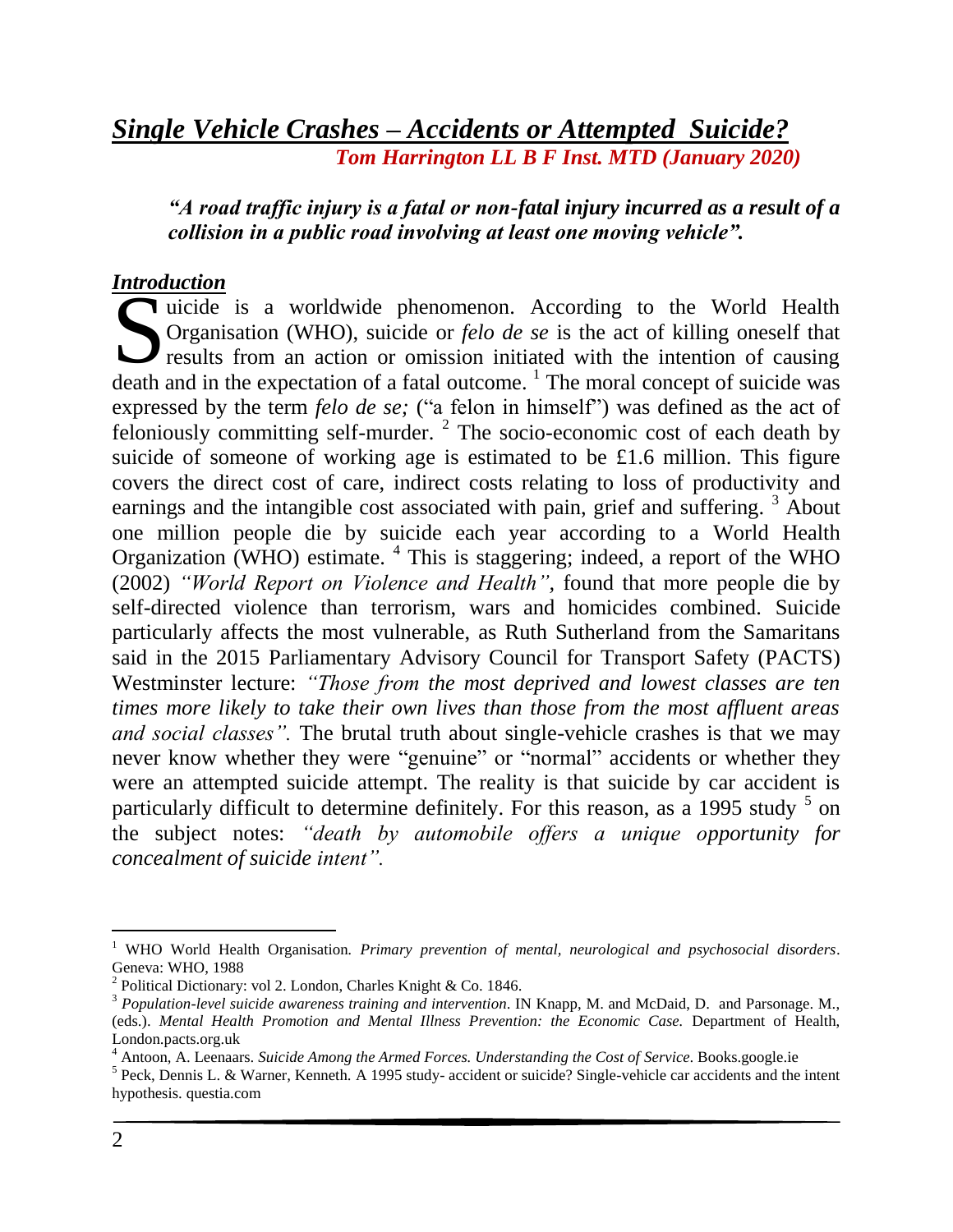The same study noted that one per cent of vehicular fatalities that are actually suicides could be anywhere from 1.6 to 2.5pc with the precise number impossible to calculate because *"a significant albeit unknown proportion of vehicular deaths classified as accidents are in fact suicides".* The study also found that: *"the automobile constitutes an ideal self injurious or self-destructive instrument for a person's intent upon camouflaging their suicidal intentions from others and from themselves".* 

# *Individuals – Non Compos Mentos*

There are many means of committing suicide e.g. hanging, drowning, firearms, pesticide poisoning, overdosing on drugs, jumping in front of trains, falling off structures and others. However, when a driver dies from a head-on road crash; it is difficult to determine whether it was accidental due to an error of judgement or a suicide attempt. Also, run-off road events are frequent and can result in severe consequences. The reasons for leaving the road are numerous for example, driver fatigue, driver distraction, inappropriate speed in relation to traffic situations and suicide attempts to mention but a few. Run-off road events are complex and require a broad approach, addressing the whole sequence of the event, and a large variation of situations. <sup>6</sup> When a person commits suicide, more than one life is destroyed. Not only are family, friends, neighbours and co-workers devastated but if the suicide victim involves strangers in their demise, the results can be even more damaging. Not only are the prevalence of suicide attempts and suicides elevated in individuals with psychiatric illness or who are *non compos mentos* but, also in the context of physical health problems. These problems include disorders such as cancer and HIV infection. It appears that the level of suicides double in individuals who are diagnosed with cancer, irrespective of comorbidities such as substance use and depression.<sup>7</sup> Suicide is the leading cause of death for men in the UK aged between  $20$  and 49. <sup>8</sup> The male suicide rate for men is more than three times the rate for female suicide. However, in 2015, female suicide rates were at its highest in a decade. <sup>9</sup> The Government's chief ministerial responsibility for roadrelated suicides is the Parliamentary Advisory Council for Transport Safety (PACTS). It is led by the Department of Health with support from the Department of Transport.

 $\overline{a}$ 

<sup>6</sup> *Car crashes as a method of suicide*. *A comprehensive review.* academia.edu

<sup>7</sup> Keiser, O. *et al*. *Suicide in HIV-infected individuals and the general population in Switzerland, 1998-2008.* Am. J. Psychology.2009; 167; 143-150.

<sup>8</sup> Samaritans. (2016) 'Suicide Statistics Report 2016'

<sup>9</sup> Office for the National Statistics (2017) Statistical Bulletin. Suicides in the UK 2016.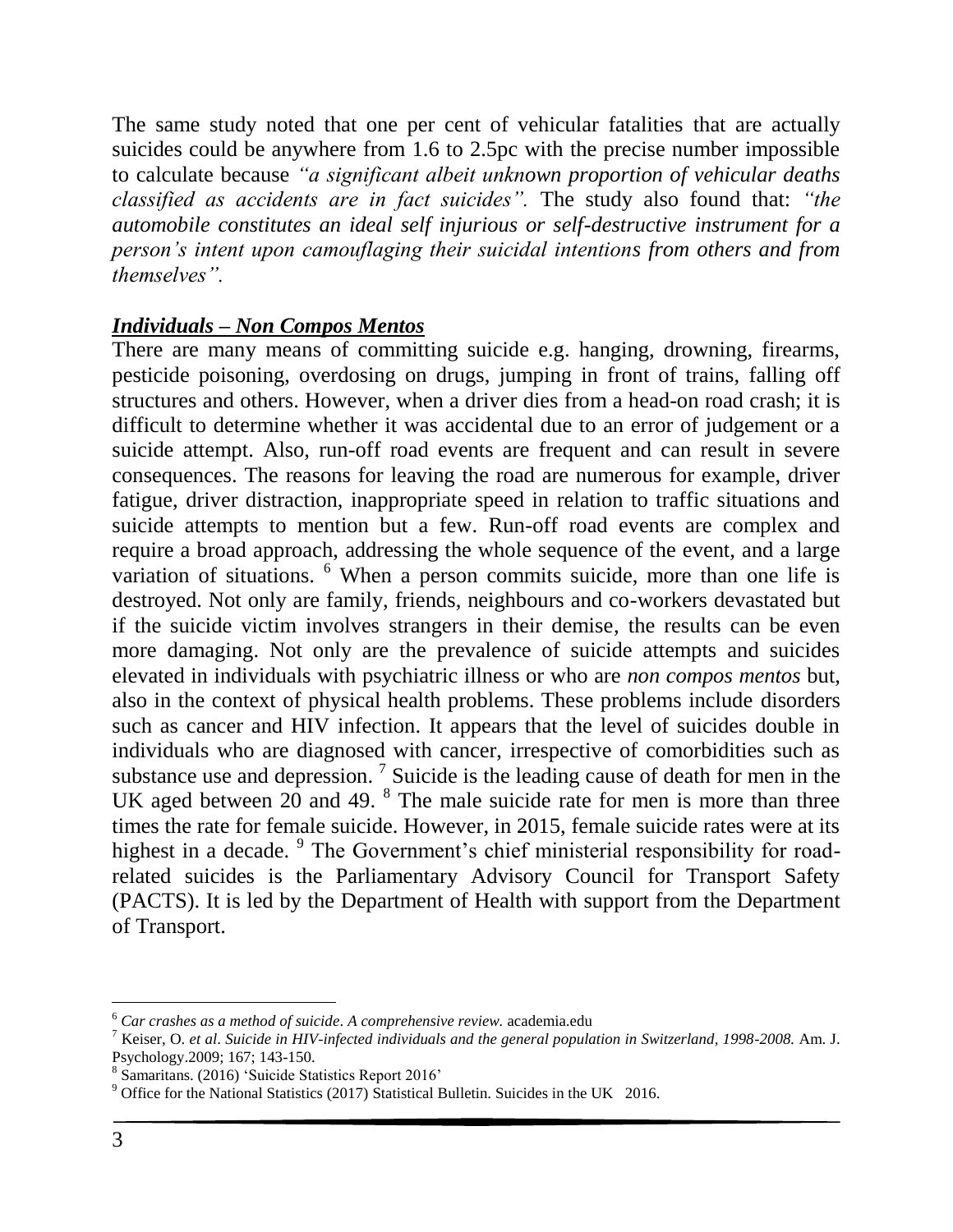### *Suicide Ireland*

Suicide in Ireland was decriminalized in 1993, an act that precipitated Ireland's suicide prevention activities.  $^{10}$  In 2003, 444 people took their own lives in Ireland. The vast majority were male between the ages of 15 and 44 years. The Samaritans said that, for every woman who takes her own life, eleven men do so.<sup>11</sup> However, if young men are killing themselves by using their vehicles, the figure could be higher. Traditionally, suicidal men choose certain methods. Generally, they are violent and more likely to succeed. Car accidents fit into this male category. A Monash University (Australia) international study  $12$  found the almost 90pc of suicides through crashes are young men by disguising their deaths as car accidents. Paul O'Hare, spokesman in Ireland for the Samaritans confirmed that calls have been made to the charity's helpline from suicidal people intending their intentions to crash their cars. He said:

*"We do need to raise awareness that this is a way people are taking their lives,"* he added: *"Those who have died may be trying to save people close to them extra pain*". He went on to say: *"In Ireland, there is a massive stigma surrounding suicide and there is a belief that suicide is extremely shameful and a car accident always leaves a major doubt".*

The most common type of vehicle crash in Ireland is a single vehicle crash. In 2002, 102 people died in single-vehicle accidents. In the media, we regularly hear of a single vehicle 'accident' where the driver was killed. Normally, the news states that the vehicle 'left the road' and crashed into a wall, tree, utility pole, lighting post or some other solid object. However, there is evidence that all such crashes were not accidents – but suicide attempts. Moreover, it is generally underreported, because suicide involving a vehicle crash may be recorded as an accidental death. Some of these fatal crashes could be disguised as suicide rather than road accidents, a leading psychologist has claimed. Mr John Connolly, Consultant Psychologist at the Western Health Board and Secretary of the Irish Association of Suicidology, claims that as many as six per cent of fatal singlevehicle crashes in Ireland could be suicide.

 $\overline{a}$  $10$  Irish Health. Suicide tackling myths and misinformation. www.irishhealth.com

<sup>&</sup>lt;sup>11</sup> Samaritans. (2016) 'Suicide Statistics Report 2016'

<sup>12</sup> Virgina, Routley *et al.* (August 2003) Report No. 216. *Suicide and natural deaths in road traffic – Review.* Monash University-Accident Research centre.monash.edu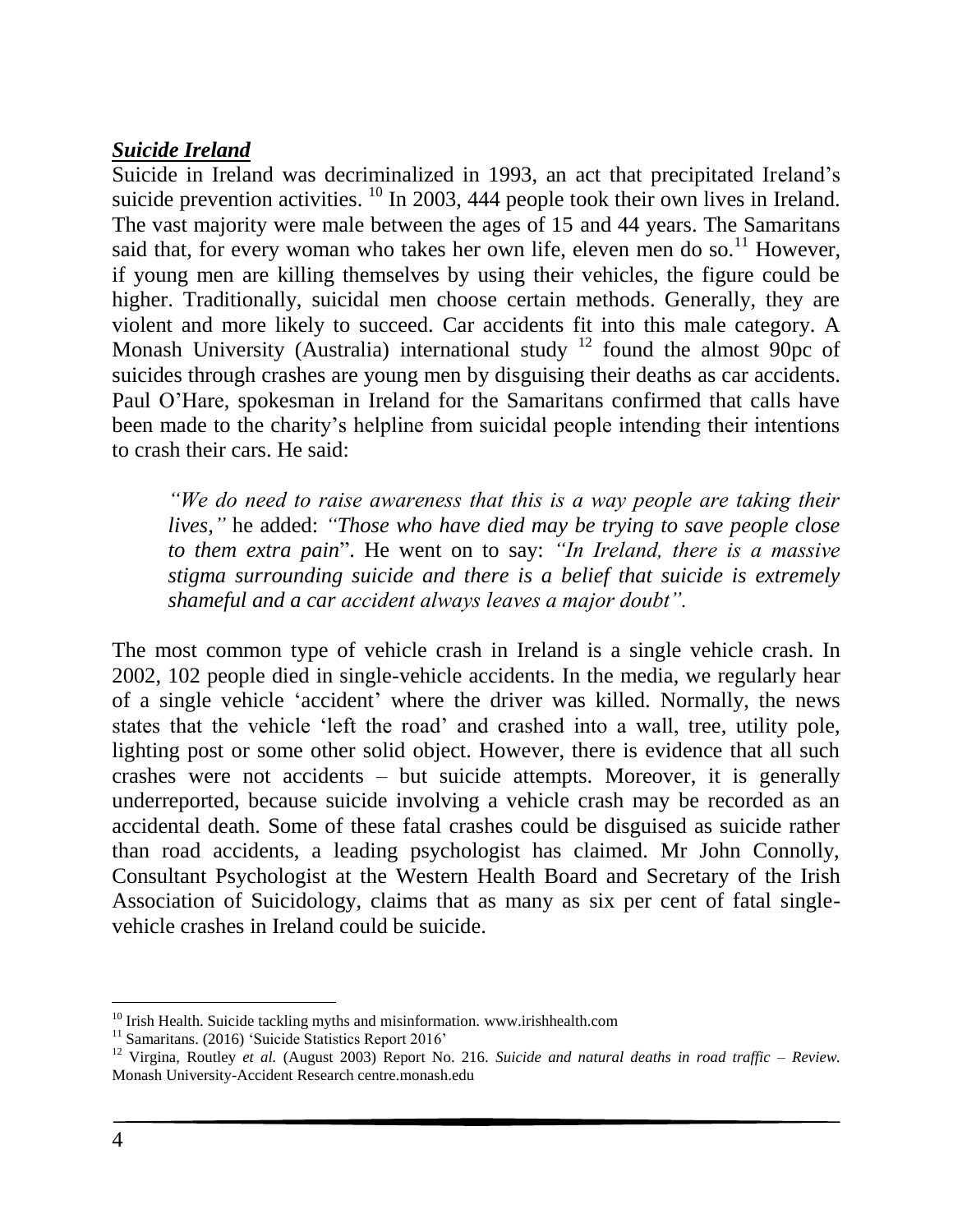His claims are backed up by an international study in 2019. Connolly says: *"If we were to speculate, then possibly six or seven of those may well have been suicides".* Also, one of the country's top hospitals has reported a rise in the number of one-car collisions which are suspected attempted suicides. The National Centre for Treatment of Pelvic and Acetabular Fractures at Tallaght Hospital in Dublin has recorded that around 10pc of the cases it sees each year involve single-vehicle collisions with one occupant are suspected suicide attempts. Dr. John McElwain, a professor of trauma orthopaedic surgery said, that around 12 out of 120 major trauma cases which the centre sees each year are likely attempted suicides. He also said the injuries are the most difficult musclulosketal fractures to treat.

### *Suicide UK*

In the UK, around 6,000 people commit *felo-de-se* each year. <sup>13</sup> However, the number has been falling since the 1980s, but has been rising since 2007. In contrast to the detailed information available on the 1,800 death from road "accidents" very limited data is published on methods of suicide. The Annual Office for National Statistics shows only five categories and provides no further details. The report shows roads, vehicles and road infrastructure are being used by individuals seeking to end their lives. Highways England has estimated that there were between 15 and 41 suicides per year on England's road network in the period 2001 to 2014. It is not possible to give a precise figure but, based on various sources the Parliamentary Advisory Council for Transport Safety (PACTS) estimates an average of over 50 deaths by suicide per year on roads in the UK.  $^{14}$  The number of suicide attempts is also not known with any precision. Police told PACTS that they are very wary of recording incidents as suicide, particularly on the road network. More than one police officer admitted that they did not feel expert enough to determine whether incidents are suicide, suggesting that, except in cases where intention to inflict self-harm is evident, they will not be recorded as suicides by police. Some stakeholders also told PACTS, that some life insurance claims could be affected by a verdict of suicide and that this could lead these persons using roads as a suicide method to withhold evidence of intent, such as a suicide or not. PACTS were unable to corroborate this.

 $\overline{a}$ 

<sup>&</sup>lt;sup>13</sup> *Felo-de-se* is a person who commits suicide or who dies from the effects of having committed an unlawful malicious act.

<sup>&</sup>lt;sup>14</sup> Katy Harrison (18 October 2017). *Suicide on UK roads. Lifting the lid.* PACTS News and Publications.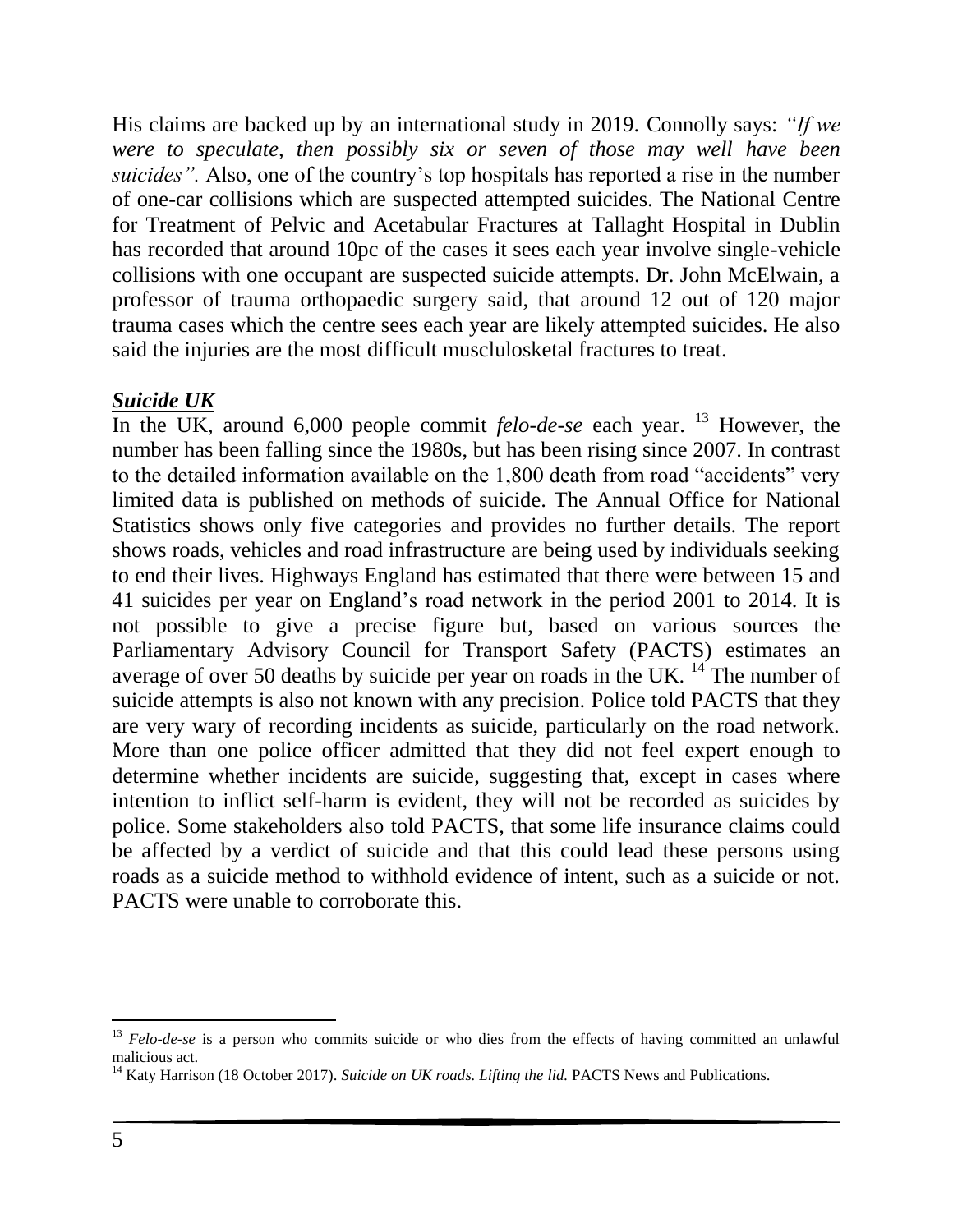In response to a parliamentary question by Lillian Greenwood, the then Road Safety Minister, Andrew Jones stated that there were 856 suicide attempts recorded on the Strategic Road Network in England in 2014, 790 in 2015 and a further 568 in the first half of 2016. <sup>15</sup> PACTS consulted with experts on suicide prevention, mental health and road safety in order to establish a definition of road-related suicide for the purposes of their report. They have defined the following five methods of "road-related" suicides or attempted suicides:

- Jumping off or on to road infrastructure with the intention of self-harm
- Stepping into the path of a moving vehicle with the intention of self-harm
- Driving a vehicle off road infrastructure with the intention of self-harm
- Driving a vehicle into road infrastructure with the intention of self-harm and
- Driving a vehicle into another vehicle with the intention of self harm.

Katy Harrison author of the PACTS report said:

*"Every incident on UK roads impacts on other road users and potentially puts the lives of other road users at risk. Incidents cause delays on the network and the associated costs have serious repercussions for the UK economy. More importantly, behind every statistic is an individual and behind many of these deaths there is likely to be family and a community*  devastated by their loss... There is no official record of the number of *suicides and attempted suicides taking place on roads in the UK every year and no central database for recording this information." 16*

Suicide is no longer an offence in the UK, so the term "to commit suicide" is not appropriate. Suicide was decriminalised in England and Wales in 1960 and in Northern Ireland (NI) in 1966 however, suicide was never an offence under Scottish law.

#### *LGV Drivers Concern*

When the front end of a vehicle collides with the front end of another vehicle, the event is called a head-on collision. Head-on collisions are an especially terrifying and deadly type of crash. As a result, victims often suffer debilitating injuries or die more frequently than in any other type of crash.

l <sup>15</sup> Parliamentary Written Question. Roads suicide written question. - 26134. 8 February 2016.

<sup>&</sup>lt;sup>16</sup> Katy Harrison (18 October 2017). *Suicide on UK roads. Lifting the lid*. PACTS news and Publications.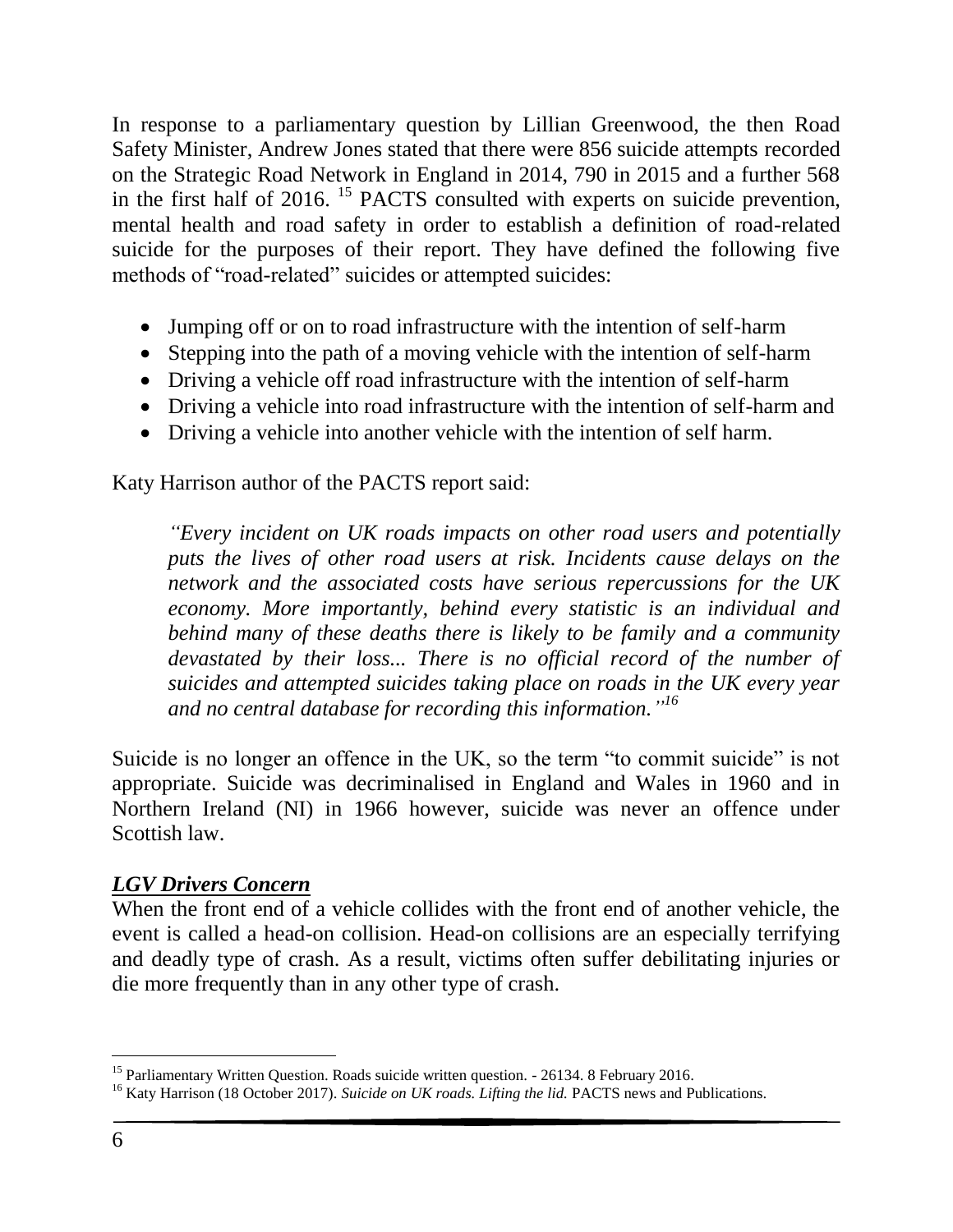*(Consider the impact of two vehicles approaching each other at a modest speed of 100km/k (60mph), the closing gap is 200km/h or 120mph. Ed.)* Suicide by truck, forcing a stranger to kill you with his speeding vehicle is something that drivers don't want to think about and don't want to discuss openly. Experts don't know how often suicide by truck occurs because legally proving that someone purposely ran in front of a moving truck or drove their car directly into its path is nearly impossible and is difficult to prove without a suicide note or verbal forewarning. Moreover, the social stigma often attached to suicide causes police and courts to err on the side of calling the death an unfortunate accident or misadventure. Every profession has its own safety and health risks. In addition to the risk of being involved in a "normal" crash, professional heavy vehicle drivers are at risk of becoming victims of people attempting suicide by crashing into their vehicles. Road suicides are not that rare, at least not in Finland, where they represent about 12pc of all fatal road crashes. About 18pc of a Finnish study  $17$  reported as suspected suicide attempts of a motor vehicle crashing into their vehicle, with 15pc of these also reporting a resultant crash. More than half the respondents reported personally knowing another professional driver who had experienced a crash caused by a suicidal driver. Almost 80pc of drivers reported being afraid that someone would attempt suicide by crashing with their vehicle, however, thinking about such a possibility produced a level of anxiety in less than half of all respondents. Most respondents agreed about the challenges of avoiding a crash if somebody deliberately drives their car towards their vehicle. LGV drivers perceived road suicides as an occupational risk in their profession. <sup>18</sup> *(About two years ago, when presenting a CPC course, a driver approached me during lunch break. He recounted that on one occasion when driving in the Dublin area, a car that was fourth in an oncoming queue of traffic, suddenly pulled out and crashed headlong into his truck. The male driver was about 25 years of age and was killed instantly. The truck driver felt that in some way he had contributed to the fatal crash and felt he should have done more to avoid it. He said that it is something that will remain with him for the rest of his life. Ed.)*

#### *Coroners Findings*

A number of Irish coroners were surveyed, and of the 13 who responded to the survey, eight cases of the past five years have been identified as possible or attempted suicides by four coroners.

 $\overline{a}$ 

<sup>17</sup>Igor, Radun *et al* (18 November 2019) *Suicide by crashing into a HGV: Professional drivers view*. Journal of Traffic Injury Prevention. Issue 6, vol. 20 2019.

<sup>18</sup> Igor, Radun *et al* (18 November 2019) *Suicide by crashing into a HGV: Professional drivers view*. Journal of Traffic Injury Prevention. Issue 6, vol. 20 2019.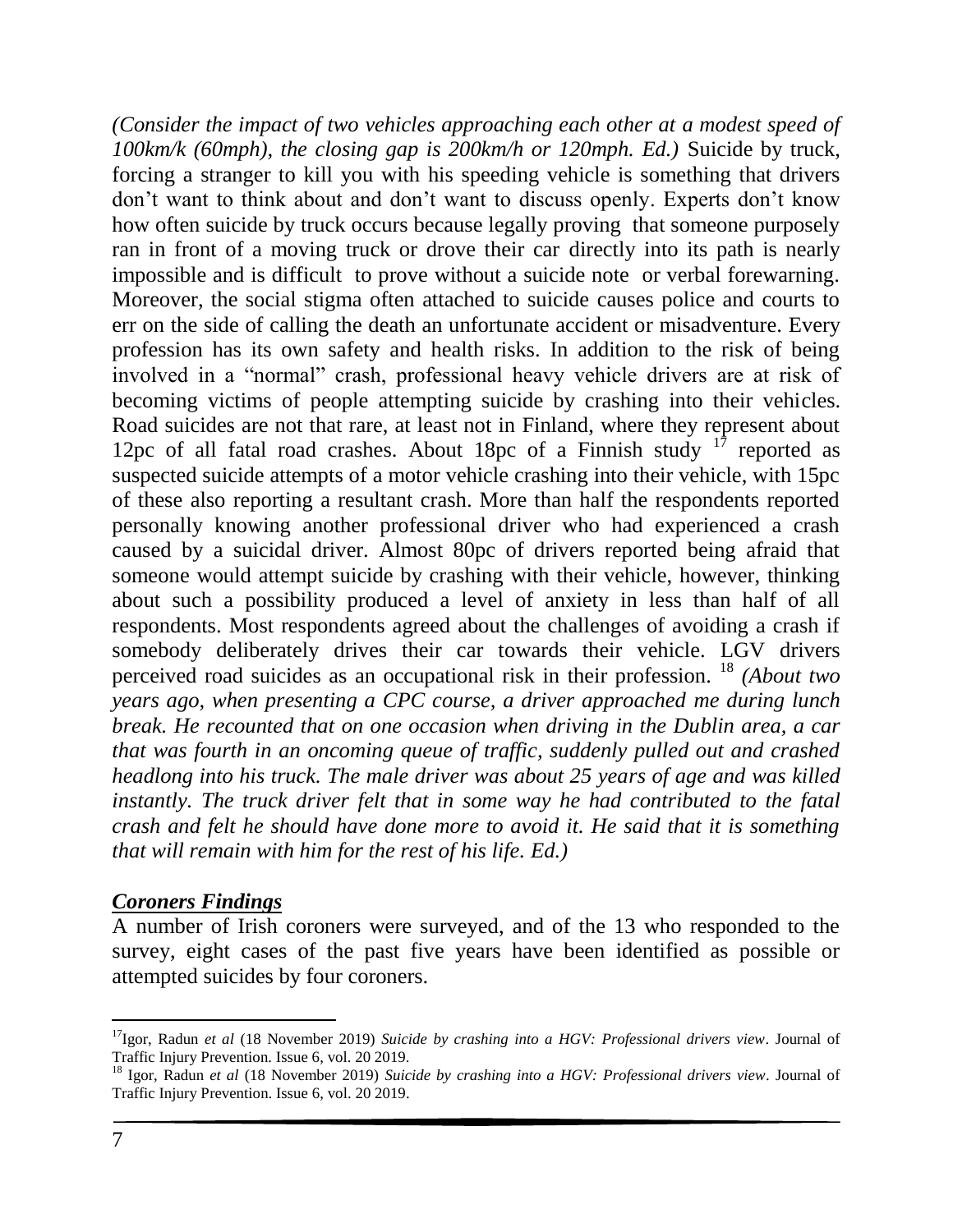Six cases were possible suicides and two were attempted suicides, involving both men and women. Professor Denis Cusack, Director of the Medical Bureau of Road Safety at University College Dublin, said the number of intended deaths through single-vehicle single-occupant car crashes is relatively small, in the overall context of road deaths. He said that deliberate self-harm by means of a car crash is more likely to result in serious or catastrophic injury. He said the incidents generally "occur" in the early hours of the morning or late at night. They can also involve "excessive speeding" and intoxification of the driver through alcohol or drugs. Professor Cusack also said, the priority must be to provide the social, psychological and mental health service supports for people who are in distress and at risk. A coroner can only return a verdict of suicide if three conditions are met.

- It must be shown that the deceased took their own life without any thirds part intervention
- The person was intent on taking their own life and
- The self-killing and the intention are proven on the evidence beyond a reasonable doubt.<sup>19</sup>

The House of Commons Health Select Committee recommended a lowering of the standard of proof that coroners are required to apply for suicides. If implemented, the number of road deaths classified as suicide would almost certainly rise. <sup>20</sup> A recent innovation in Australia is an electronically based National Coroners Information System which enables researchers and other approved persons access to more detailed and timely information on injury deaths than data systems previously supplied. Aside from aggregate data, with more limited access, the system enables text searches of findings, police circumstances, toxicology and pathology reports.

# *Research*

Globally, there has been a limited amount of research conducted on the issue of road-related suicide. *Pompili M. et al (2012)* <sup>21</sup> undertook a comprehensive review of research reports in English between 1955 and 2011 into car accidents as a method of suicide. This concluded that over 2pc of all single vehicle traffic accidents are suicide behaviours.

 $\overline{a}$  $19$  independent.ie 20 November 2013. Increase in one-car collisions which are suspected suicide attempts.

<sup>20</sup> Katy Harrison, Policy Officer, PACTS October 2017. *A report: Suicide on UK roads – Lifting the lid.*

<sup>21</sup> Pompili et al (2012). *'Car accidents as a method of suicide'. A comprehensive review.* Forensic Science International 223. (2012) 1-9.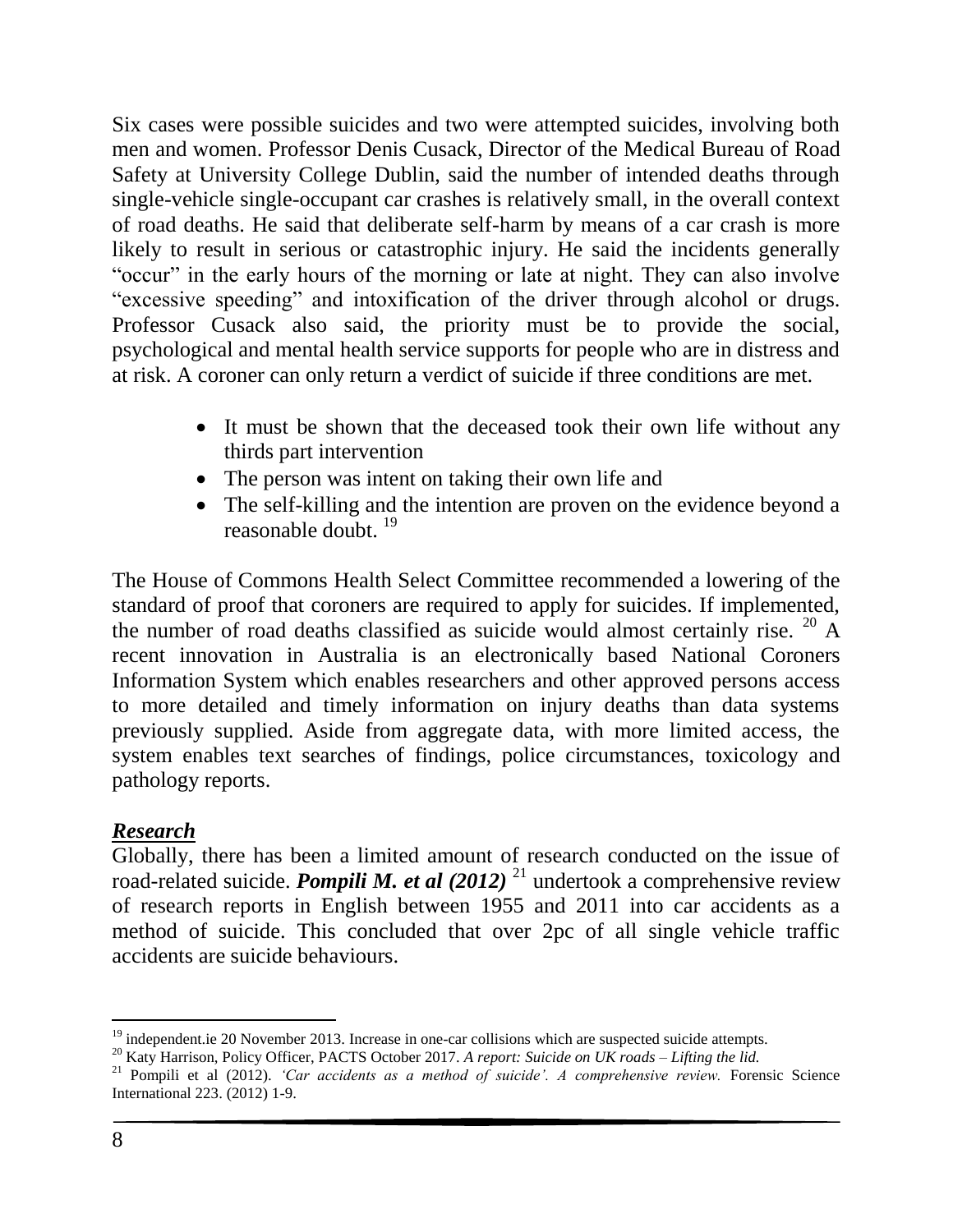It provided evidence that road suicides may be reported as accidents in national statistics. <sup>22</sup> Research on road-related suicide in the UK has been limited. Previous research into suicide by motor vehicle crash has identified a reluctance to classify cause of death as suicide without concrete evidence such as a suicide note, or other piece of evidence that is rarely found in single-vehicle crashes. There is a belief that suicide by motor vehicle crash is a preferred method for disguising suicidal intent as an accident. *Wyatt et al (2009)*, <sup>23</sup> studied fatal road traffic collisions in Scotland between 1993 and 2003, concluding that the general number of road related suicides may be underestimated. Also, the Samaritans who are a leading organisation on research into suicide prevention in the UK, through their recent work with the rail industry, have addressed the issue of suicide in transport. As yet, the Samaritans have not specifically investigated suicide in the UK road network. <sup>24</sup> According to a review by Monash University, Australia,<sup>25</sup> any deaths that would be termed suicide according to medico-psychological criteria are reported as accidental or from undetermined causes. The difficulty of positively identifying a death as suicide is complicated by the complexities of determining true intent and psychological motivation. The Monash University study also points to researchers in GB who looked into single-vehicle crashes in which the coroner had returned an open verdict. One British study re-examined 330 open verdicts and found that 213 were likely suicides; this suggests that the most open verdicts are actually unidentified suicide cases, says the Monash University report.

#### *Conclusion*

Suicide by any means is truly devastating but suicide by single-vehicle crash is difficult to determine because of the inability to understand the driver's mental state at the time. When a driver dies from a road head-on road crash; it is difficult to determine whether it was accidental due to an error of judgement or a suicide attempt. Not only are the prevalence of suicide attempts and suicides elevated in individuals with psychiatric illness, but, also in the context of physical health problems. These problems include disorders such as cancer and HIV infection. However, if the deceased driver left a note or had called e.g. the Samaritans then, suicide by vehicle crash could be ascertained. Around the world, a substantial proportion of motor vehicle crash deaths are recognised as "hidden" or attempted suicides.

l

<sup>22</sup> Pompili et al (2012). *'Car accidents as a method of suicide'. A comprehensive review.* Forensic Science International 223. (2012) 1-9.

<sup>&</sup>lt;sup>23</sup> Wyatt, J. P. et al, Road Traffic Suicides. Journal of forensic and legal medicine. 16, 212-4.

<sup>&</sup>lt;sup>24</sup> Samaritans (2017) Suicide in the UK and ROI.

<sup>25</sup> Virgina, Routley et al. (August 2003) Report No. 216. *Suicide and natural deaths in road traffic – Review.* Monash University-Accident Research centre.monash.edu